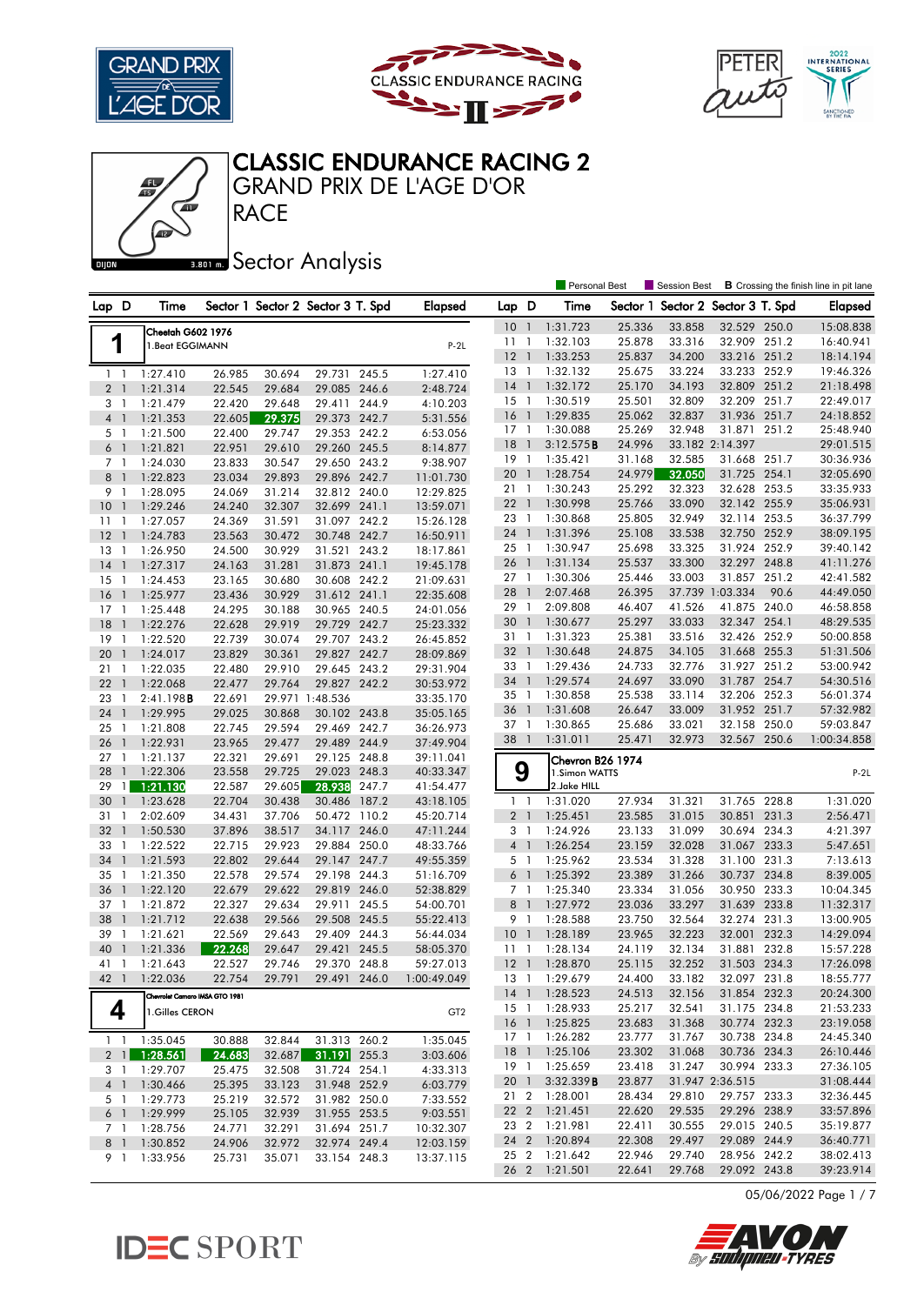





# CLASSIC ENDURANCE RACING 2

**RACE** GRAND PRIX DE L'AGE D'OR

## **Bana** Sector Analysis

|                 |                |                                          |        |        |                                   |       |                |                         |                | <b>Personal Best</b> |                  | <b>Session Best</b>      |                              |       | <b>B</b> Crossing the finish line in pit lane |
|-----------------|----------------|------------------------------------------|--------|--------|-----------------------------------|-------|----------------|-------------------------|----------------|----------------------|------------------|--------------------------|------------------------------|-------|-----------------------------------------------|
| Lap D           |                | Time                                     |        |        | Sector 1 Sector 2 Sector 3 T. Spd |       | <b>Elapsed</b> | Lap D                   |                | Time                 | Sector 1         | Sector 2 Sector 3 T. Spd |                              |       | <b>Elapsed</b>                                |
| 27              | $\overline{2}$ | 1:21.034                                 | 22.270 | 29.850 | 28.914 243.8                      |       | 40:44.948      | 8 <sup>1</sup>          |                | 1:25.996             | 23.081           | 30.387                   | 32.528 230.3                 |       | 11:20.300                                     |
| 28              | $\overline{2}$ | 1:22.840                                 | 22.947 | 29.528 | 30.365 239.5                      |       | 42:07.788      | 9 1                     |                | 1:31.265             | 24.433           | 33.347                   | 33.485 230.3                 |       | 12:51.565                                     |
| 29              | $\overline{2}$ | 1:34.190                                 | 22.523 | 29.324 | 42.343                            | 82.8  | 43:41.978      | 10 <sub>1</sub>         |                | 1:32.720             | 25.593           | 33.129                   | 33.998 232.8                 |       | 14:24.285                                     |
| 30              | $\overline{2}$ | 2:40.378                                 | 47.285 |        | 47.711 1:05.382                   | 84.9  | 46:22.356      | 11                      | $\overline{1}$ | 1:31.035             | 25.425           | 33.290                   | 32.320 236.3                 |       | 15:55.320                                     |
| 31              | $\overline{2}$ | 1:31.660                                 | 32.993 | 29.332 | 29.335 234.3                      |       | 47:54.016      | $12-1$                  |                | 1:27.574             | 24.835           | 31.267                   | 31.472 238.4                 |       | 17:22.894                                     |
| 32              | $\overline{2}$ | 1:22.364                                 | 23.106 | 29.672 | 29.586 239.5                      |       | 49:16.380      | $13-1$                  |                | 1:28.210             | 25.463           | 31.798                   | 30.949                       | 236.3 | 18:51.104                                     |
| 33              | $\overline{2}$ | 1:21.504                                 | 22.566 | 29.555 | 29.383 242.7                      |       | 50:37.884      | $14-1$                  |                | 1:26.902             | 23.768           | 31.025                   | 32.109 232.8                 |       | 20:18.006                                     |
| 34              | $\overline{2}$ | 1:21.454                                 | 22.230 | 29.979 | 29.245 245.5                      |       | 51:59.338      | $15-1$                  |                | 1:28.725             | 23.921           | 32.039                   | 32.765 231.8                 |       | 21:46.731                                     |
| 35              | $\overline{2}$ | 1:20.900                                 | 22.338 | 29.700 | 28.862 241.1                      |       | 53:20.238      | 16                      | $\overline{1}$ | 1:25.676             | 23.909           | 30.915                   | 30.852 235.8                 |       | 23:12.407                                     |
| 36              | $\overline{2}$ | 1:20.620                                 | 22.382 | 29.453 | 28.785                            | 242.2 | 54:40.858      | $17-1$                  |                | 1:25.810             | 23.922           | 30.905                   | 30.983 236.8                 |       | 24:38.217                                     |
| 37              | $\overline{2}$ | 1:21.721                                 | 22.621 | 29.759 | 29.341                            | 244.3 | 56:02.579      | 18                      | $\overline{1}$ | 1:24.129             | 23.547           | 30.413                   | 30.169 237.9                 |       | 26:02.346                                     |
| 38              | $\overline{2}$ | 1:21.857                                 | 22.942 | 29.419 | 29.496 241.1                      |       | 57:24.436      | $19-1$                  |                | 1:23.980             | 23.336           | 30.327                   | 30.317 236.3                 |       | 27:26.326                                     |
| 39              | $\overline{2}$ | 1:20.285                                 | 22.351 | 29.123 | 28.811 242.7                      |       | 58:44.721      | 20 1                    |                | 1:23.457             | 23.283           | 30.107                   | 30.067                       | 240.5 | 28:49.783                                     |
| 40 2            |                | 1:21.109                                 | 22.362 | 29.569 | 29.178 239.5                      |       | 1:00:05.830    | 21                      | $\mathbf{1}$   | 1:22.496             | 23.067           | 29.815                   | 29.614 237.4                 |       | 30:12.279                                     |
|                 |                |                                          |        |        |                                   |       |                | 22 1                    |                | 2:42.985B            | 24.674           |                          | 30.427 1:47.884              |       | 32:55.264                                     |
|                 | <b>10</b>      | Osella PA5 1977<br>1. Roberto TURRIZIANI |        |        |                                   |       | $P-2L$         | 23                      | $\overline{1}$ | 1:34.683             | 30.114           | 32.223                   | 32.346 234.8                 |       | 34:29.947                                     |
|                 |                |                                          |        |        |                                   |       |                | 24 1                    |                | 1:24.642             | 24.173           | 30.344                   | 30.125 238.9                 |       | 35:54.589                                     |
| $1\quad$        |                | 1:40.580                                 | 31.758 | 34.017 | 34.805 198.9                      |       | 1:40.580       | 25 1                    |                | 1:24.378             | 23.825           | 30.543                   | 30.010                       | 238.9 | 37:18.967                                     |
| 2 <sub>1</sub>  |                | 1:35.846                                 | 27.086 | 34.199 | 34.561 197.1                      |       | 3:16.426       | 26                      | $\mathbf{1}$   | 1:23.159             | 23.548           | 29.728                   | 29.883 238.9                 |       | 38:42.126                                     |
| 3 1             |                | 1:35.017                                 | 26.787 | 34.292 | 33.938 194.2                      |       | 4:51.443       | 27 1                    |                | 1:22.657             | 23.041           | 30.013                   | 29.603                       | 242.2 | 40:04.783                                     |
| 4 <sup>1</sup>  |                | 1:33.920                                 | 26.671 | 32.989 | 34.260 190.8                      |       | 6:25.363       | 28                      | $\mathbf{1}$   | 1:22.945             | 23.040           | 30.140                   | 29.765 238.9                 |       | 41:27.728                                     |
| 5 <sub>1</sub>  |                | 1:33.668                                 | 26.151 | 32.970 | 34.547 179.7                      |       | 7:59.031       | 29 1                    |                | 1:22.754             | 23.092           | 29.888                   | 29.774 240.5                 |       | 42:50.482                                     |
| 6               | $\overline{1}$ | 12:45.775 <b>B</b>                       | 30.748 | 43.620 | $\ldots$                          |       | 20:44.806      | 30                      | $\overline{1}$ | 2:10.309             | 24.489           |                          | 44.960 1:00.860              | 89.3  | 45:00.791                                     |
| 7 <sub>1</sub>  |                | 1:50.089                                 | 37.823 | 38.278 | 33.988 225.5                      |       | 22:34.895      | 31 1                    |                | 2:03.147             | 44.289           | 43.244                   | 35.614 242.2                 |       | 47:03.938                                     |
| 8               | $\overline{1}$ | 1:34.437                                 | 27.511 | 35.132 | 31.794 232.8                      |       | 24:09.332      | 32 1                    |                | 1:25.398             | 23.339           | 31.013                   | 31.046 239.5                 |       | 48:29.336                                     |
| 9               | $\overline{1}$ | 1:27.968                                 | 24.946 | 31.320 | 31.702 236.3                      |       | 25:37.300      | 33 1                    |                | 1:25.165             | 23.634           | 31.499                   | 30.032 237.9                 |       | 49:54.501                                     |
| 10              | $\overline{1}$ | 1:30.431                                 | 26.408 | 32.439 | 31.584 230.3                      |       | 27:07.731      | 34 1                    |                | 1:23.696             | 22.938           | 30.612                   | 30.146 239.5                 |       | 51:18.197                                     |
| 11              | $\mathbf{1}$   | 1:29.467                                 | 24.707 | 32.447 | 32.313 230.3                      |       | 28:37.198      | 35 1                    |                | 1:22.819             | 23.071           | 30.038                   | 29.710                       | 240.5 | 52:41.016                                     |
| 12              | $\overline{1}$ | 3:10.492B                                | 25.774 |        | 32.529 2:12.189                   |       | 31:47.690      | 36 1                    |                | 1:23.432             | 23.042           | 30.432                   | 29.958 239.5                 |       | 54:04.448                                     |
| 13              | -1             | 1:35.714                                 | 31.266 | 32.474 | 31.974 225.5                      |       | 33:23.404      | 37 1                    |                | 1:23.790             | 23.380           | 30.333                   | 30.077 237.9                 |       | 55:28.238                                     |
| 14              | $\overline{1}$ | 1:30.255                                 | 26.005 | 32.139 | 32.111 231.8                      |       | 34:53.659      | 38                      | $\mathbf{1}$   | 1:23.199             | 22.949           | 30.336                   | 29.914 237.9                 |       | 56:51.437                                     |
| 15              | $\overline{1}$ | 1:31.252                                 | 25.055 | 31.994 | 34.203 232.8                      |       | 36:24.911      | 39 1                    |                | 1:22.563             | 22.936           | 29.826                   | 29.801                       | 240.0 | 58:14.000                                     |
| 16              | $\overline{1}$ | 1:35.224                                 | 27.711 | 34.934 | 32.579                            | 222.7 | 38:00.135      | 40                      | $\overline{1}$ | 1:23.103             | 22.954           | 29.826                   | 30.323 237.4                 |       | 59:37.103                                     |
| 17              | -1             | 1:31.604                                 | 25.470 | 34.114 | 32.020 231.3                      |       | 39:31.739      | 41 1                    |                | 1:23.570             | 22.944           | 29.795                   | 30.831                       | 240.0 | 1:01:00.673                                   |
| 18              | $\mathbf{1}$   | 1:29.441                                 | 24.600 | 32.332 | 32.509 221.3                      |       | 41:01.180      |                         |                | Chevron B36 1976     |                  |                          |                              |       |                                               |
| 19              | -1             | 1:31.920                                 | 25.956 | 33.092 | 32.872 228.8                      |       | 42:33.100      |                         | 26             | 1. Claude LE JEAN    |                  |                          |                              |       | $P-2L$                                        |
| 20              | $\overline{1}$ | 2:15.214                                 | 27.476 |        | 41.754 1:05.984                   | 85.7  | 44:48.314      |                         |                | 2.Lucien ROSSIAUD    |                  |                          |                              |       |                                               |
| 21              | $\overline{1}$ | 2:11.282                                 | 45.752 | 41.803 | 43.727 213.9                      |       | 46:59.596      | 1 <sup>1</sup>          |                | 1:40.909             | 33.308           | 34.660                   | 32.941                       | 235.3 | 1:40.909                                      |
| 22              | $\overline{1}$ | 1:32.744                                 | 26.094 | 34.353 | 32.297 234.8                      |       | 48:32.340      | 2 <sub>1</sub>          |                | 1:32.816             | 25.961           | 33.232                   | 33.623 234.3                 |       | 3:13.725                                      |
| 23              | $\overline{1}$ | 1:30.506                                 | 27.073 | 31.102 | 32.331 218.6                      |       | 50:02.846      | 3 <sup>1</sup>          |                | 1:32.315             | 25.923           | 33.741                   | 32.651                       | 239.5 | 4:46.040                                      |
| 24              | $\mathbf{1}$   | 1:27.630                                 | 24.176 | 31.898 | 31.556 233.8                      |       | 51:30.476      | $4-1$                   |                | 1:31.326             | 25.647           | 33.301                   | 32.378 234.8                 |       | 6:17.366                                      |
| 25              | $\mathbf{1}$   | 1:25.966                                 | 24.065 | 30.885 | 31.016                            | 217.7 | 52:56.442      | 5 <sub>1</sub>          |                | 1:31.712             | 26.030           | 33.019                   | 32.663 234.3                 |       | 7:49.078                                      |
| 26              | $\overline{1}$ | 1:36.697                                 | 26.611 | 35.256 | 34.830 227.4                      |       | 54:33.139      | 6                       | - 1            | 1:32.908             | 25.984           | 34.222                   | 32.702 234.8                 |       | 9:21.986                                      |
| 27 <sub>1</sub> |                | 1:30.007                                 | 25.235 | 32.812 | 31.960 224.5                      |       | 56:03.146      | 7 <sup>1</sup>          |                | 1:34.173             | 27.051           | 33.606                   | 33.516 233.8                 |       | 10:56.159                                     |
|                 |                | 28 1 1:30.839                            | 25.651 | 33.502 | 31.686 234.3                      |       | 57:33.985      |                         |                | 8 1 1:36.935         | 26.420           | 35.572                   | 34.943 231.3                 |       | 12:33.094                                     |
| 29 1            |                | 1:30.943                                 | 25.971 | 32.724 | 32.248 224.1                      |       | 59:04.928      |                         |                | 9 1 1:38.993         | 27.510           | 35.977                   | 35.506 231.8                 |       | 14:12.087                                     |
| 30 <sub>1</sub> |                | 1:31.244                                 | 25.778 | 32.552 | 32.914 210.9                      |       | 1:00:36.172    | 10 <sub>1</sub>         |                | 1:43.165             | 29.987           | 37.017                   | 36.161 230.3                 |       | 15:55.252                                     |
|                 |                | <b>Chevron B31 1975</b>                  |        |        |                                   |       |                |                         | 111            | 1:40.139             | 29.809           | 35.220                   | 35.110 231.8                 |       | 17:35.391                                     |
|                 | 22             | 1.Russell BÜSST                          |        |        |                                   |       | $P-2L$         |                         |                | 12 1 1:38.915        | 27.761           | 36.706                   | 34.448 233.3                 |       | 19:14.306                                     |
|                 |                |                                          |        |        |                                   |       |                | 13 1                    |                | 1:36.621             | 27.459           | 34.499                   | 34.663 233.3                 |       | 20:50.927                                     |
|                 |                | 1 1:30.760                               | 28.636 | 31.328 | 30.796 237.4                      |       | 1:30.760       |                         | 14 1           | 1:36.276             | 27.959           | 34.401                   | 33.916 234.3                 |       | 22:27.203                                     |
| 2 <sub>1</sub>  |                | 1:24.219                                 | 23.211 | 30.751 | 30.257 235.3                      |       | 2:54.979       |                         |                | 15 1 1:36.273        | 27.314           | 34.752                   | 34.207 232.8                 |       | 24:03.476                                     |
|                 | 3 1            | 1:24.186                                 | 23.246 | 30.410 | 30.530 237.4                      |       | 4:19.165       | 16 1                    |                | 1:32.787             | 26.475           | 33.428                   | 32.884 233.3                 |       | 25:36.263                                     |
|                 |                | 4 1 1:24.478                             | 23.273 | 31.129 | 30.076 236.3                      |       | 5:43.643       | 17 1                    |                | 3:10.556B            | 26.496           |                          | 33.264 2:10.796              |       | 28:46.819                                     |
|                 | 5 1            | 1:23.463                                 | 22.853 | 30.461 | 30.149 236.8                      |       | 7:07.106       | 18 2                    |                | 1:39.719             | 32.645           | 34.343                   | 32.731 234.8                 |       | 30:26.538<br>31:59.948                        |
| $6-1$           |                | 1:23.265                                 | 23.326 | 29.972 | 29.967 238.4                      |       | 8:30.371       | 19 <sup>2</sup><br>20 2 |                | 1:33.410<br>1:34.273 | 25.902<br>26.074 | 34.623<br>35.513         | 32.885 236.3<br>32.686 238.4 |       | 33:34.221                                     |
|                 |                | 7 1 1:23.933                             | 23.058 | 30.666 | 30.209 236.8                      |       | 9:54.304       |                         |                | 21 2 1:35.061        | 27.344           | 35.282                   | 32.435 238.9                 |       | 35:09.282                                     |
|                 |                |                                          |        |        |                                   |       |                |                         |                |                      |                  |                          |                              |       |                                               |

05/06/2022 Page 2 / 7



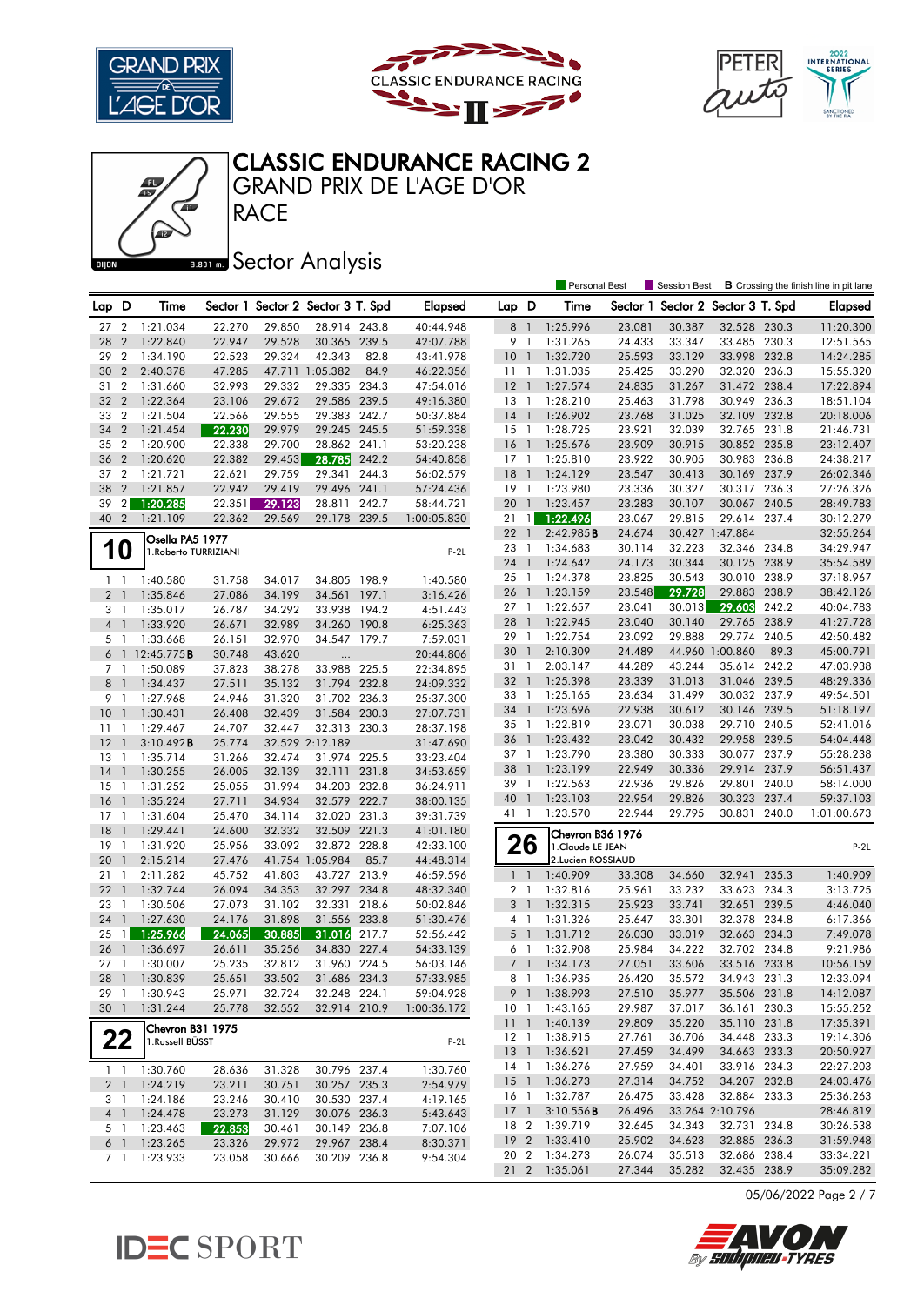







**RACE** GRAND PRIX DE L'AGE D'OR

### **BRONES** Sector Analysis

|                 |                |                            |                  |        |                                   |       |                        |                 |                | <b>Personal Best</b>  |                  | Session Best                      |                 |       | <b>B</b> Crossing the finish line in pit lane |
|-----------------|----------------|----------------------------|------------------|--------|-----------------------------------|-------|------------------------|-----------------|----------------|-----------------------|------------------|-----------------------------------|-----------------|-------|-----------------------------------------------|
| Lap D           |                | Time                       |                  |        | Sector 1 Sector 2 Sector 3 T. Spd |       | <b>Elapsed</b>         | Lap D           |                | Time                  |                  | Sector 1 Sector 2 Sector 3 T. Spd |                 |       | <b>Elapsed</b>                                |
| 22              | $\overline{2}$ | 1:30.767                   | 25.556           | 32.721 | 32.490 241.6                      |       | 36:40.049              | 13 <sup>1</sup> |                | 1:26.384              | 23.816           | 30.823                            | 31.745 241.6    |       | 18:14.401                                     |
| 23              | $\overline{2}$ | 1:32.125                   | 25.615           | 33.938 | 32.572 241.6                      |       | 38:12.174              | $14-1$          |                | 1:23.639              | 23.270           | 30.279                            | 30.090 243.2    |       | 19:38.040                                     |
| 24              | $\overline{2}$ | 1:30.522                   | 25.218           | 32.875 | 32.429 241.1                      |       | 39:42.696              | 15              | $\overline{1}$ | 1:24.745              | 22.815           | 30.849                            | 31.081          | 242.7 | 21:02.785                                     |
| 25              | $\overline{2}$ | 1:31.065                   | 25.166           | 33.580 | 32.319 239.5                      |       | 41:13.761              | 16 1            |                | 1:24.937              | 23.699           | 31.279                            | 29.959 244.9    |       | 22:27.722                                     |
| 26              | $\overline{2}$ | 1:32.027                   | 25.221           | 34.328 | 32.478 238.9                      |       | 42:45.788              | $17-1$          |                | 1:22.685              | 23.037           | 29.953                            | 29.695 243.8    |       | 23:50.407                                     |
| 27              | $\overline{2}$ | 2:07.160                   | 25.993           |        | 40.609 1:00.558                   | 89.7  | 44:52.948              | 18 1            |                | 1:22.745              | 22.803           | 30.051                            | 29.891 246.0    |       | 25:13.152                                     |
| 28              | $\overline{2}$ | 2:08.404                   | 45.965           | 43.847 | 38.592 236.8                      |       |                        | 19              | $\overline{1}$ | 1:23.300              | 23.028           |                                   | 29.845 243.8    |       | 26:36.452                                     |
| 29              | $\overline{2}$ | 1:34.358                   | 25.222           | 35.424 | 33.712                            | 236.8 | 47:01.352<br>48:35.710 | 20 1            |                | 1:22.457              | 22.806           | 30.427<br>30.031                  | 29.620 243.8    |       | 27:58.909                                     |
| 30              | $\overline{2}$ | 1:31.458                   | 25.224           | 33.843 | 32.391                            | 238.9 | 50:07.168              | 21              | $\overline{1}$ | 1:22.675              | 22.704           | 30.080                            | 29.891 243.2    |       | 29:21.584                                     |
| 31              | 2              | 1:29.954                   | 25.462           | 32.563 | 31.929                            | 238.9 | 51:37.122              |                 |                |                       |                  |                                   | 29.529 244.3    |       |                                               |
| 32              | $\overline{2}$ | 1:31.059                   | 25.269           | 33.107 | 32.683 238.4                      |       |                        | 22 1<br>23      | $\overline{1}$ | 1:22.393              | 22.816<br>22.907 | 30.048                            | 30.387 1:50.899 |       | 30:43.977<br>33:28.170                        |
| 33              | $\overline{2}$ |                            | 24.926           | 32.906 | 32.219 238.9                      |       | 53:08.181              | 24 1            |                | 2:44.193B             |                  |                                   | 29.492 246.6    |       | 34:59.760                                     |
|                 | $\overline{2}$ | 1:30.051<br>1:32.274       |                  |        | 32.480 238.9                      |       | 54:38.232              | $25-1$          |                | 1:31.590<br>1:23.672  | 31.427           | 30.671                            | 29.861          | 246.0 |                                               |
| 34<br>35        | $\overline{2}$ |                            | 25.175<br>24.727 | 34.619 | 32.377 239.5                      |       | 56:10.506              |                 |                |                       | 23.537<br>23.099 | 30.274<br>30.358                  | 29.613 243.8    |       | 36:23.432                                     |
|                 | $\overline{2}$ | 1:30.182                   |                  | 33.078 |                                   |       | 57:40.688              | 26 1<br>$27-1$  |                | 1:23.070              |                  |                                   |                 |       | 37:46.502                                     |
| 36              |                | 1:31.236                   | 25.048           | 33.180 | 33.008 236.8                      |       | 59:11.924              |                 |                | 1:23.550              | 22.908           | 30.323                            | 30.319 246.0    |       | 39:10.052                                     |
| 37              | $\overline{2}$ | 1:31.523                   | 25.313           | 33.286 | 32.924 237.9                      |       | 1:00:43.447            | 28              | $\overline{1}$ | 1:21.849              | 22.714           | 29.840                            | 29.295 245.5    |       | 40:31.901                                     |
|                 |                | Lola T296 1976             |                  |        |                                   |       |                        | 29              | $\overline{1}$ | 1:22.288              | 22.604           | 30.055                            | 29.629 244.3    |       | 41:54.189                                     |
|                 | 32             | 1.Bert SMEETS              |                  |        |                                   |       | $P-2L$                 | 30 1            |                | 1:22.607              | 22.772           | 30.348                            | 29.487 229.8    |       | 43:16.796                                     |
|                 |                |                            |                  |        |                                   |       |                        | 31              | $\overline{1}$ | 1:52.335              | 30.357           | 35.461                            | 46.517          | 91.6  | 45:09.131                                     |
| $1\quad$        |                | 1:39.470                   | 32.775           | 34.163 | 32.532 240.5                      |       | 1:39.470               | 32 1            |                | 2:00.614              | 42.552           | 42.939                            | 35.123 241.1    |       | 47:09.745                                     |
| 2 <sub>1</sub>  |                | 1:32.698                   | 25.806           | 33.706 | 33.186 240.5                      |       | 3:12.168               | 33              | $\overline{1}$ | 1:23.971              | 23.570           | 30.383                            | 30.018 245.5    |       | 48:33.716                                     |
| 3 1             |                | 1:29.209                   | 25.339           | 32.104 | 31.766 243.8                      |       | 4:41.377               | 34 1            |                | 1:26.155              | 23.416           | 32.311                            | 30.428 242.7    |       | 49:59.871                                     |
| 4 1             |                | 1:28.714                   | 25.241           | 32.009 | 31.464 243.8                      |       | 6:10.091               | $35 \quad 1$    |                | 1:22.883              | 22.809           | 30.215                            | 29.859 244.9    |       | 51:22.754                                     |
| 5 1             |                | 1:28.803                   | 24.833           | 32.030 | 31.940 243.2                      |       | 7:38.894               | 36 1            |                | 1:22.451              | 22.890           | 30.052                            | 29.509 245.5    |       | 52:45.205                                     |
| 6 1             |                | 1:27.557                   | 24.586           | 31.759 | 31.212 244.9                      |       | 9:06.451               | 37              | $\overline{1}$ | 1:23.237              | 22.814           | 30.685                            | 29.738 246.6    |       | 54:08.442                                     |
| 7 1             |                | 1:27.640                   | 24.545           | 31.795 | 31.300 242.7                      |       | 10:34.091              | 38              | $\overline{1}$ | 1:24.061              | 23.248           | 30.977                            | 29.836 245.5    |       | 55:32.503                                     |
| 8 <sup>1</sup>  |                | 1:29.479                   | 24.855           | 32.144 | 32.480 240.5                      |       | 12:03.570              | 39 1            |                | 1:23.184              | 22.866           | 30.695                            | 29.623 244.9    |       | 56:55.687                                     |
| 9 1             |                | 1:35.962                   | 26.867           | 35.157 | 33.938 234.8                      |       | 13:39.532              | 40              | $\overline{1}$ | 1:22.298              | 22.929           | 29.901                            | 29.468 246.6    |       | 58:17.985                                     |
| 10              | $\overline{1}$ | 1:31.624                   | 26.122           | 32.990 | 32.512 240.0                      |       | 15:11.156              | 41 1            |                | 1:22.857              | 22.749           | 30.428                            | 29.680 244.3    |       | 59:40.842                                     |
| 11              | -1             | 1:32.625                   | 26.329           | 34.224 | 32.072 243.2                      |       | 16:43.781              | 42 1            |                | 1:24.166              | 22.981           | 30.197                            | 30.988 241.6    |       | 1:01:05.008                                   |
| 12              | $\overline{1}$ | 1:32.148                   | 25.406           | 33.558 | 33.184 243.8                      |       | 18:15.929              |                 |                | Osella PA5 1977       |                  |                                   |                 |       |                                               |
| $13-1$          |                | 1:31.052                   | 27.031           | 32.056 | 31.965 246.6                      |       | 19:46.981              | 44              |                | 1. Gianluigi CANDIANI |                  |                                   |                 |       | $P-2L$                                        |
| 14              | $\overline{1}$ | 1:30.537                   | 24.957           | 33.210 | 32.370 240.0                      |       | 21:17.518              |                 |                |                       |                  |                                   |                 |       |                                               |
| 15              | -1             | 1:28.800                   | 24.885           | 32.412 | 31.503 241.6                      |       | 22:46.318              | $1\quad$        |                | 1:32.907              | 29.671           | 31.992                            | 31.244 227.8    |       | 1:32.907                                      |
| 16              | $\mathbf{1}$   | 1:27.521                   | 24.368           | 32.029 | 31.124 242.2                      |       | 24:13.839              | 2 <sub>1</sub>  |                | 1:27.092              | 24.108           | 31.095                            | 31.889 224.5    |       | 2:59.999                                      |
| 17              | 1              | 1:27.934                   | 24.569           | 32.181 | 31.184 242.7                      |       | 25:41.773              | 3 <sup>1</sup>  |                | 1:25.313              | 23.140           | 30.799                            | 31.374 227.4    |       | 4:25.312                                      |
| 18              | $\overline{1}$ | 1:29.418                   | 24.926           | 31.943 | 32.549 236.3                      |       | 27:11.191              | 4 1             |                | 1:26.425              | 23.799           | 31.609                            | 31.017 226.4    |       | 5:51.737                                      |
| 19              | $\overline{1}$ | 2:55.251B                  | 25.314           |        | 33.277 1:56.660                   |       | 30:06.442              | 5 <sub>1</sub>  |                | 1:25.777              | 23.975           | 31.120                            | 30.682 225.5    |       | 7:17.514                                      |
| 20              | $\overline{1}$ | 1:34.200                   | 30.752           | 31.943 | 31.505                            | 240.0 | 31:40.642              | 6 1             |                | 1:24.295              | 23.422           | 30.295                            | 30.578 226.4    |       | 8:41.809                                      |
| 21              | $\mathbf{1}$   | 1:27.869                   | 25.347           | 31.441 | 31.081 241.6                      |       | 33:08.511              | $\overline{7}$  | $\mathbf{1}$   | 1:24.135              | 23.013           | 30.650                            | 30.472          | 226.9 | 10:05.944                                     |
| 22              | $\mathbf{1}$   | 1:26.853                   | 24.380           | 31.197 | 31.276                            | 243.2 | 34:35.364              | 8 1             |                | 1:25.074              | 23.236           | 30.607                            | 31.231          | 224.5 | 11:31.018                                     |
| 23              | $\overline{1}$ | 1:26.884                   | 24.822           | 31.047 | 31.015                            | 216.9 | 36:02.248              | 9               | $\overline{1}$ | 1:30.892              | 24.728           | 33.855                            | 32.309 224.1    |       | 13:01.910                                     |
|                 |                | Chevron B36 1979           |                  |        |                                   |       |                        | 10              | $\overline{1}$ | 1:28.289              | 23.936           | 32.283                            | 32.070 226.4    |       | 14:30.199                                     |
|                 | 42             | 1. Philipp BRUEHWILER      |                  |        |                                   |       | $P-2L$                 | 11 <sub>1</sub> |                | 1:27.577              | 24.211           | 31.904                            | 31.462 227.8    |       | 15:57.776                                     |
|                 |                |                            |                  |        |                                   |       |                        |                 |                | 12 1 1:29.031         | 25.011           | 32.420                            | 31.600 226.9    |       | 17:26.807                                     |
|                 |                | $1 \quad 1 \quad 1:30.033$ | 28.409           | 31.121 | 30.503 239.5                      |       | 1:30.033               |                 |                | 13 1 1:29.576         | 24.365           | 33.041                            | 32.170 226.4    |       | 18:56.383                                     |
|                 |                | 2 1 1:22.623               | 22.798           | 30.157 | 29.668 241.6                      |       | 2:52.656               | 14 1            |                | 1:28.759              | 24.336           | 32.174                            | 32.249 225.0    |       | 20:25.142                                     |
|                 |                | 3 1 1:22.471               | 22.497           | 30.367 | 29.607 242.7                      |       | 4:15.127               |                 |                | 15 1 1:28.863         | 25.058           | 32.492                            | 31.313 227.8    |       | 21:54.005                                     |
|                 |                | 4 1 1:22.413               | 22.753           | 30.101 | 29.559 242.2                      |       | 5:37.540               |                 |                | 16 1 1:25.720         | 23.744           | 31.131                            | 30.845 226.9    |       | 23:19.725                                     |
|                 |                | 5 1 1:22.020               | 22.459           | 30.200 | 29.361 242.7                      |       | 6:59.560               |                 |                | 17 1 1:26.566         | 23.607           | 31.580                            | 31.379 225.5    |       | 24:46.291                                     |
|                 | 6 1            | 1:22.003                   | 22.671           | 30.140 | 29.192 244.3                      |       | 8:21.563               |                 |                | 18 1 1:25.282         | 23.327           | 31.140                            | 30.815 225.9    |       | 26:11.573                                     |
| 7 1             |                | 1:23.172                   | 22.440           | 30.239 | 30.493 243.2                      |       | 9:44.735               |                 |                | 19 1 1:25.480         | 23.228           | 30.938                            | 31.314 225.0    |       | 27:37.053                                     |
|                 | 81             | 1:21.947                   | 22.576           | 29.996 | 29.375 242.7                      |       | 11:06.682              | 20 1            |                | 1:27.396              | 23.438           | 31.848                            | 32.110 222.2    |       | 29:04.449                                     |
|                 |                | 9 1 1:24.838               | 22.779           | 31.204 | 30.855 242.7                      |       | 12:31.520              | 21 1            |                | 2:56.839B             | 23.677           |                                   | 31.680 2:01.482 |       | 32:01.288                                     |
| 10 <sub>1</sub> |                | 1:27.220                   | 23.071           | 32.219 | 31.930 242.7                      |       | 13:58.740              |                 |                | 22 1 1:37.784         | 33.640           | 33.160                            | 30.984 226.9    |       | 33:39.072                                     |
|                 |                | 11 1 1:25.827              | 23.686           | 31.766 | 30.375 242.2                      |       | 15:24.567              |                 |                | 23 1 1:28.096         | 23.674           | 33.012                            | 31.410 225.0    |       | 35:07.168                                     |
|                 |                | 12 1 1:23.450              | 23.516           | 30.472 | 29.462 245.5                      |       | 16:48.017              |                 |                | 24 1 1:25.438         | 23.752           | 30.789                            | 30.897 225.9    |       | 36:32.606                                     |
|                 |                |                            |                  |        |                                   |       |                        |                 |                | 25 1 1:25.953         | 23.566           | 31.259                            | 31.128 225.0    |       | 37:58.559                                     |

05/06/2022 Page 3 / 7



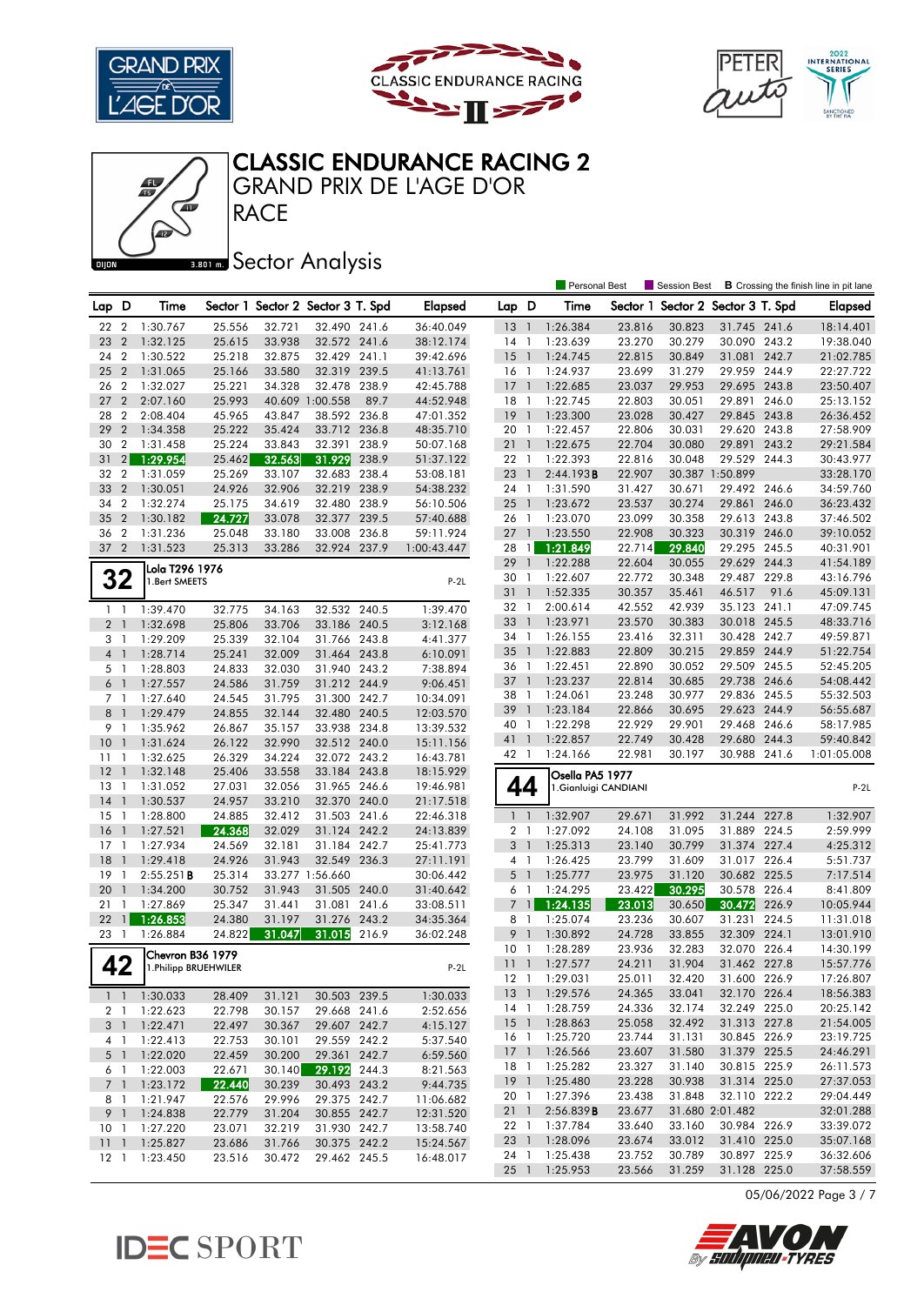

Œ





# CLASSIC ENDURANCE RACING 2

**RACE** GRAND PRIX DE L'AGE D'OR

### **BRONES** Sector Analysis

|                |                  |                            |        |        |                                   |       |                 |                 |                          | <b>Personal Best</b>   |        | <b>Session Best</b>               |                 |       | <b>B</b> Crossing the finish line in pit lane |
|----------------|------------------|----------------------------|--------|--------|-----------------------------------|-------|-----------------|-----------------|--------------------------|------------------------|--------|-----------------------------------|-----------------|-------|-----------------------------------------------|
| Lap            | D                | Time                       |        |        | Sector 1 Sector 2 Sector 3 T. Spd |       | <b>Elapsed</b>  | Lap D           |                          | Time                   |        | Sector 1 Sector 2 Sector 3 T. Spd |                 |       | Elapsed                                       |
| 26             | $\mathbf{1}$     | 1:25.362                   | 23.416 | 31.039 | 30.907 226.4                      |       | 39:23.921       | 2 <sub>1</sub>  |                          | 1:21.343               | 22.881 | 29.879                            | 28.583 259.6    |       | 2:45.824                                      |
| 27             | $\mathbf{1}$     | 1:27.155                   | 23.592 | 32.765 | 30.798 227.4                      |       | 40:51.076       | 3               | $\overline{\phantom{a}}$ | 1:19.896               | 21.909 | 29.448                            | 28.539 260.2    |       | 4:05.720                                      |
| 28             | $\mathbf{1}$     | 1:27.350                   | 23.726 | 31.474 | 32.150 225.9                      |       | 42:18.426       | $4-1$           |                          | 1:20.016               | 21.895 | 29.585                            | 28.536 260.9    |       | 5:25.736                                      |
|                |                  | Porsche 935 1977           |        |        |                                   |       |                 | $5-1$           |                          | 1:20.749               | 21.985 | 29.607                            | 29.157 257.8    |       | 6:46.485                                      |
| 45             |                  | 1. Jean-Christian DUBY     |        |        |                                   |       | GT <sub>2</sub> | 6 1             |                          | 1:20.255               | 21.980 | 29.616                            | 28.659 260.9    |       | 8:06.740                                      |
|                |                  | 2.Gilles VANNELET          |        |        |                                   |       |                 | $\overline{7}$  | $\overline{\phantom{a}}$ | 1:20.116               | 22.181 | 29.567                            | 28.368 264.7    |       | 9:26.856                                      |
|                | $1\quad1$        | 1:45.210                   | 34.995 | 35.506 | 34.709                            | 233.3 | 1:45.210        | 8               | $\overline{1}$           | 1:20.853               | 22.257 | 29.569                            | 29.027 259.6    |       | 10:47.709                                     |
| 2 <sub>1</sub> |                  | 1:37.834                   | 27.342 | 35.599 | 34.893 237.4                      |       | 3:23.044        | 9               | $\overline{1}$           | 1:20.894               | 22.000 | 29.641                            | 29.253 262.1    |       | 12:08.603                                     |
| 3 <sup>1</sup> |                  | 1:36.154                   | 27.812 | 34.347 | 33.995 244.3                      |       | 4:59.198        | 10              | $\overline{1}$           | 1:25.331               | 22.729 | 32.594                            | 30.008 258.4    |       | 13:33.934                                     |
| 4 1            |                  | 1:36.144                   | 27.074 | 35.053 | 34.017 242.7                      |       | 6:35.342        | $11-1$          |                          | 1:23.035               | 22.888 | 30.491                            | 29.656 260.9    |       | 14:56.969                                     |
| 5 <sub>1</sub> |                  | 1:36.657                   | 27.014 | 35.320 | 34.323 242.2                      |       | 8:11.999        | $12-1$          |                          | 1:22.940               | 23.209 | 30.123                            | 29.608 260.9    |       | 16:19.909                                     |
| 6 1            |                  | 1:36.957                   | 27.649 | 34.478 | 34.830 240.5                      |       | 9:48.956        | 13              | $\overline{1}$           | 1:21.869               | 22.486 | 29.971                            | 29.412 260.2    |       | 17:41.778                                     |
| 7 <sub>1</sub> |                  | 1:38.432                   | 27.091 | 34.993 | 36.348 223.1                      |       | 11:27.388       | 14 1            |                          | 1:22.293               | 23.370 | 29.808                            | 29.115 260.9    |       | 19:04.071                                     |
| 8              | - 1              | 1:38.906                   | 28.432 | 35.712 | 34.762 232.3                      |       | 13:06.294       | 15              | $\overline{1}$           | 1:22.068               | 22.233 | 29.875                            | 29.960 259.0    |       | 20:26.139                                     |
| 9              | $\overline{1}$   | 1:36.693                   | 27.619 | 35.371 | 33.703 244.3                      |       | 14:42.987       | 16 1            |                          | 1:24.478               | 23.246 | 30.997                            | 30.235 256.5    |       | 21:50.617                                     |
| 10             | $\overline{1}$   | 1:36.501                   | 27.156 | 34.323 | 35.022 236.8                      |       | 16:19.488       | 17              | $\overline{1}$           | 1:21.681               | 22.879 | 30.072                            | 28.730 262.1    |       | 23:12.298                                     |
| 11             | $\mathbf{1}$     | 1:34.598                   | 27.040 | 33.661 | 33.897 237.4                      |       | 17:54.086       | $18-1$          |                          | 1:22.122               | 22.922 | 30.659                            | 28.541 262.8    |       | 24:34.420                                     |
| 12             | $\mathbf{1}$     | 1:34.752                   | 27.040 | 33.955 | 33.757 240.5                      |       | 19:28.838       | 19              | $\overline{1}$           | 1:20.843               | 22.111 | 29.677                            | 29.055 262.1    |       | 25:55.263                                     |
| 13             | $\overline{1}$   | 1:33.900                   | 26.100 | 34.766 | 33.034 234.3                      |       | 21:02.738       | 20              | $\mathbf{1}$             | 1:21.456               | 22.411 | 29.967                            | 29.078 262.8    |       | 27:16.719                                     |
| 14             | $\overline{1}$   | 1:32.151                   | 26.171 | 33.260 | 32.720 246.0                      |       | 22:34.889       | 21              | $\overline{1}$           | 1:21.128               | 22.091 | 30.037                            | 29.000 262.1    |       | 28:37.847                                     |
| 15             | $\overline{1}$   | 1:31.103                   | 26.343 | 32.958 | 31.802 244.9                      |       | 24:05.992       | 22 1            |                          | 1:20.761               | 22.414 | 29.713                            | 28.634 261.5    |       | 29:58.608                                     |
| 16             | $\mathbf{1}$     | 1:30.549                   | 25.152 | 33.063 | 32.334 236.8                      |       | 25:36.541       | 23 1            |                          | 1:21.117               | 21.931 | 29.804                            | 29.382 260.2    |       | 31:19.725                                     |
| 17             | $\mathbf{1}$     | 1:33.901                   | 26.672 | 34.119 | 33.110 244.9                      |       | 27:10.442       | 24              | $\mathbf{1}$             | 1:19.859               | 22.038 | 29.492                            | 28.329 262.8    |       | 32:39.584                                     |
| 18             | -1               | 3:15.832B                  | 25.336 |        | 34.885 2:15.611                   |       | 30:26.274       | 25              | $\overline{1}$           | 2:38.226B              | 22.383 | 29.412                            | 1:46.431        |       | 35:17.810                                     |
| 19             | $\overline{2}$   | 1:36.178                   | 33.243 | 31.902 | 31.033 252.9                      |       | 32:02.452       | 26 1            |                          | 1:27.280               | 29.255 | 29.529                            | 28.496 261.5    |       | 36:45.090                                     |
| 20             | $\overline{2}$   | 1:28.421                   | 24.234 | 33.015 | 31.172 254.7                      |       | 33:30.873       | 27              | $\overline{1}$           | 1:20.518               | 22.381 | 29.519                            | 28.618 262.1    |       | 38:05.608                                     |
| 21             | $\overline{2}$   | 1:27.178                   | 24.338 | 32.001 | 30.839                            | 255.3 | 34:58.051       | 28 1            |                          | 1:20.226               | 22.225 | 29.552                            | 28.449 264.1    |       | 39:25.834                                     |
| 22             | $\overline{2}$   | 1:27.038                   | 24.347 | 32.052 | 30.639                            | 257.8 | 36:25.089       | 29              | $\overline{1}$           | 1:20.791               | 22.256 | 29.684                            | 28.851          | 265.4 | 40:46.625                                     |
| 23             | $\overline{2}$   | 1:27.628                   | 24.369 | 32.178 | 31.081                            | 254.1 | 37:52.717       | 30 1            |                          | 1:21.753               | 23.033 | 29.702                            | 29.018 264.7    |       | 42:08.378                                     |
| 24             | $\overline{2}$   | 1:27.822                   | 24.405 | 31.993 | 31.424 254.7                      |       | 39:20.539       | 31 1            |                          | 1:36.226               | 22.567 | 29.755                            | 43.904          | 95.2  | 43:44.604                                     |
| 25             | $\overline{2}$   | 1:28.225                   | 24.141 | 32.480 | 31.604 255.9                      |       | 40:48.764       | 32 1            |                          | 2:38.258               | 45.268 |                                   | 47.561 1:05.429 | 85.2  | 46:22.862                                     |
| 26             | $\overline{2}$   | 1:27.153                   | 24.384 | 31.785 | 30.984 254.7                      |       | 42:15.917       | 33 1            |                          | 1:31.478               | 33.628 | 29.529                            | 28.321          | 259.6 | 47:54.340                                     |
| 27             | $\overline{2}$   | 2:00.854                   | 24.430 |        | 33.865 1:02.559                   | 84.6  | 44:16.771       | 34              | $\overline{1}$           | 1:20.991               | 22.409 | 29.667                            | 28.915 255.3    |       | 49:15.331                                     |
| 28             | $\overline{2}$   | 2:31.200                   | 45.734 | 47.869 | 57.597 200.4                      |       | 46:47.971       | 35 1            |                          | 1:21.559               | 22.839 | 30.034                            | 28.686 258.4    |       | 50:36.890                                     |
| 29             | $\overline{2}$   | 1:28.738                   | 25.548 | 32.124 | 31.066                            | 255.9 | 48:16.709       | 36 1            |                          | 1:21.735               | 22.788 | 30.150                            | 28.797 259.0    |       | 51:58.625                                     |
| 30             | $\boldsymbol{2}$ | 1:26.782                   | 24.157 | 31.744 | 30.881                            | 254.1 | 49:43.491       | 37              | $\overline{1}$           | 1:22.663               | 22.686 | 31.080                            | 28.897 262.8    |       | 53:21.288                                     |
| 31             | $\overline{2}$   | 1:27.291                   | 24.106 | 31.979 | 31.206 255.9                      |       | 51:10.782       | 38              | $\overline{1}$           | 1:21.320               | 22.470 | 29.836                            | 29.014          | 262.8 | 54:42.608                                     |
| 32             | $\overline{2}$   | 1:28.071                   | 24.649 | 32.133 | 31.289                            | 257.1 | 52:38.853       | 39              | $\overline{1}$           | 1:21.141               | 22.806 | 29.845                            | 28.490 264.7    |       | 56:03.749                                     |
| 33             | $\overline{2}$   | 1:28.019                   | 24.584 | 32.475 | 30.960 257.8                      |       | 54:06.872       | 40 1            |                          | 1:21.637               | 23.331 | 29.700                            | 28.606 264.1    |       | 57:25.386                                     |
| 34             | $\overline{2}$   | 1:28.338                   | 24.617 | 32.687 | 31.034 255.3                      |       | 55:35.210       | 41              | $\overline{1}$           | 1:20.837               | 22.493 | 29.797                            | 28.547          | 265.4 | 58:46.223                                     |
| 35             | $\overline{2}$   | 1:26.826                   | 24.475 | 31.551 | 30.800 257.1                      |       | 57:02.036       | 42 1            |                          | 1:21.403               | 22.390 | 29.783                            | 29.230 262.1    |       | 1:00:07.626                                   |
| 36             | $\overline{2}$   | 1:27.418                   | 24.426 | 31.988 | 31.004 255.3                      |       | 58:29.454       |                 |                          | Porsche 930 Turbo 1975 |        |                                   |                 |       |                                               |
| 37             | 2 <sub>1</sub>   | 1:26.714                   | 24.407 | 31.492 | 30.815 257.8                      |       | 59:56.168       | 51              |                          | 1. NELSON              |        |                                   |                 |       | GT <sub>2</sub>                               |
| 38             |                  | 2 1:29.149                 | 24.720 | 32.064 | 32.365 252.9                      |       | 1:01:25.317     |                 |                          |                        |        |                                   |                 |       |                                               |
|                |                  | TOJ SC303 1978             |        |        |                                   |       |                 |                 |                          | 1 1 1:38.776           | 31.985 | 33.464                            | 33.327 230.8    |       | 1:38.776                                      |
| 49             |                  | 1. Dominique GUENAT        |        |        |                                   |       | $P+2L$          |                 |                          | 2 1 1:33.802           | 26.092 | 33.728                            | 33.982 227.8    |       | 3:12.578                                      |
|                |                  |                            |        |        |                                   |       |                 |                 | 3 <sup>1</sup>           | 1:33.429               | 26.138 | 33.426                            | 33.865 226.4    |       | 4:46.007                                      |
|                |                  | $1 \quad 1 \quad 1:24.745$ | 26.167 | 30.264 | 28.314 277.6                      |       | 1:24.745        |                 | 4 1                      | 1:33.693               | 26.378 | 33.385                            | 33.930 228.8    |       | 6:19.700                                      |
|                |                  | 2 1 1:19.821               | 22.331 | 29.318 | 28.172 274.8                      |       | 2:44.566        |                 | 5 1                      | 1:33.436               | 26.238 | 33.108                            | 34.090 226.9    |       | 7:53.136                                      |
|                |                  | 3 1 1:19.920               | 22.527 | 29.245 | 28.148 276.2                      |       | 4:04.486        |                 | 6 1                      | 1:32.612               | 25.958 | 33.406                            | 33.248 229.3    |       | 9:25.748                                      |
| 4 1            |                  | 1:20.280                   | 22.537 | 29.315 | 28.428 276.2                      |       | 5:24.766        |                 | 7 1                      | 1:34.034               | 26.472 | 33.991                            | 33.571 227.8    |       | 10:59.782                                     |
| $5-1$          |                  | 1:20.583                   | 22.622 | 29.397 | 28.564 273.4                      |       | 6:45.349        |                 | 8 1                      | 1:35.995               | 26.868 | 33.857                            | 35.270 226.9    |       | 12:35.777                                     |
| 6 1            |                  | 1:22.555                   | 22.885 | 30.681 | 28.989 277.6                      |       | 8:07.904        |                 | 9 1                      | 1:36.955               | 26.316 | 35.134                            | 35.505 227.8    |       | 14:12.732                                     |
|                |                  | Lola T286 1976             |        |        |                                   |       |                 | 10 <sub>1</sub> |                          | 1:35.853               | 27.512 | 34.110                            | 34.231 224.1    |       | 15:48.585                                     |
|                | 50               | 1. Maxime GUENAT           |        |        |                                   |       | $P+2L$          | 11 <sub>1</sub> |                          | 1:32.929               | 26.266 | 33.196                            | 33.467 226.9    |       | 17:21.514                                     |
|                |                  |                            |        |        |                                   |       |                 | $12-1$          |                          | 1:37.085               | 27.869 | 34.536                            | 34.680 227.4    |       | 18:58.599                                     |
|                |                  | $1 \quad 1 \quad 1:24.481$ | 25.648 | 30.149 | 28.684 257.1                      |       | 1:24.481        | 13 <sup>1</sup> |                          | 1:33.711               | 25.756 | 33.947                            | 34.008 226.4    |       | 20:32.310                                     |
|                |                  |                            |        |        |                                   |       |                 | 14 1            |                          | 1:32.108               | 25.799 | 33.178                            | 33.131 225.9    |       | 22:04.418                                     |

05/06/2022 Page 4 / 7



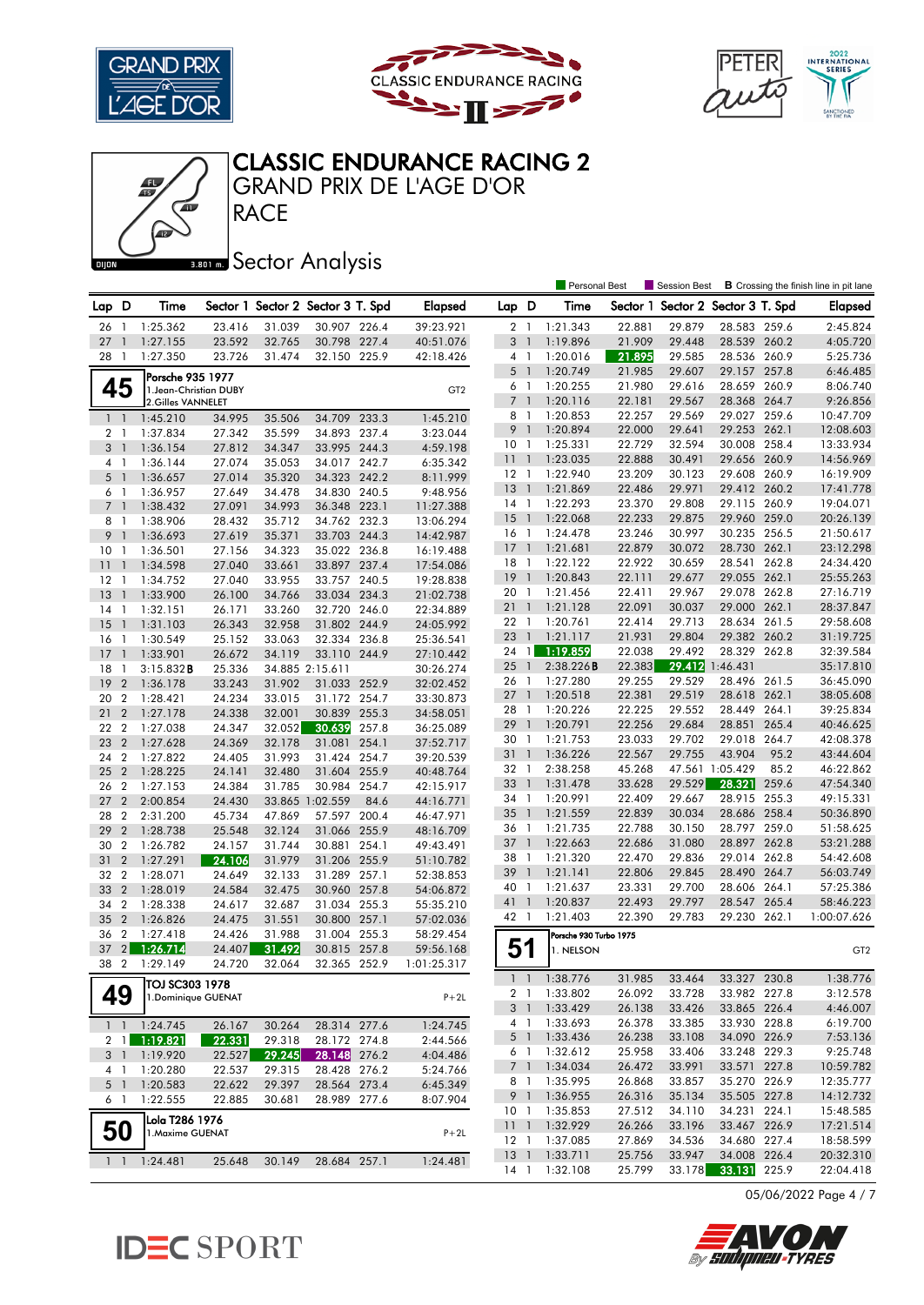







**RACE** GRAND PRIX DE L'AGE D'OR

### **BRONES** Sector Analysis

|                                  |                          |                      |                  |                  |                                   |       |                        |                         |                          | <b>Personal Best</b>                    |                  | <b>B</b> Crossing the finish line in pit lane<br>Session Best |                              |       |                        |
|----------------------------------|--------------------------|----------------------|------------------|------------------|-----------------------------------|-------|------------------------|-------------------------|--------------------------|-----------------------------------------|------------------|---------------------------------------------------------------|------------------------------|-------|------------------------|
| Lap D                            |                          | Time                 |                  |                  | Sector 1 Sector 2 Sector 3 T. Spd |       | <b>Elapsed</b>         | Lap D                   |                          | Time                                    |                  | Sector 1 Sector 2 Sector 3 T. Spd                             |                              |       | <b>Elapsed</b>         |
| 15                               | $\overline{1}$           | 1:31.901             | 25.685           | 32.914           | 33.302 223.6                      |       | 23:36.319              |                         |                          | March 75S 1975                          |                  |                                                               |                              |       |                        |
| 16                               | $\mathbf{1}$             | 1:33.270             | 25.429           | 33.901           | 33.940 226.4                      |       | 25:09.589              | 66                      |                          | 1.Doug HART                             |                  |                                                               |                              |       | $P-2L$                 |
| 17                               | $\mathbf{1}$             | 1:33.305             | 26.329           | 33.732           | 33.244 225.5                      |       | 26:42.894              |                         |                          |                                         |                  |                                                               |                              |       |                        |
| 18                               | -1                       | 1:33.123             | 27.001           | 32.931           | 33.191 225.9                      |       | 28:16.017              | $1\quad$                |                          | 1:45.157                                | 42.448           | 31.734                                                        | 30.975 235.8                 |       | 1:45.157               |
| 19                               | $\mathbf{1}$             | 1:32.064             | 25.696           | 33.209           | 33.159 225.5                      |       | 29:48.081              | $\overline{2}$          | $\overline{1}$           | 1:27.113                                | 23.744           | 31.910                                                        | 31.459 240.0                 |       | 3:12.270               |
| 20                               | -1                       | 1:33.820             | 25.859           | 33.411           | 34.550 222.7                      |       | 31:21.901              | 3                       | $\overline{1}$           | 1:24.312                                | 23.272           | 30.545                                                        | 30.495 240.0                 |       | 4:36.582               |
| 21                               | $\mathbf{1}$             | 2:59.477B            | 26.075           |                  | 33.879 1:59.523                   |       | 34:21.378              | 4 <sup>1</sup>          |                          | 1:27.721                                | 23.027           | 32.487                                                        | 32.207 241.1                 |       | 6:04.303               |
| 22                               | -1                       | 1:41.034             | 34.161           | 33.333           | 33.540 225.0                      |       | 36:02.412              | 5 1                     |                          | 1:23.482                                | 23.586           | 29.770                                                        | 30.126 237.4                 |       | 7:27.785               |
| 23                               | $\overline{\phantom{a}}$ | 1:33.240             | 25.875           | 33.356           | 34.009 222.7                      |       | 37:35.652              | 6                       | $\overline{1}$           | 1:24.618                                | 22.659           | 30.413                                                        | 31.546 235.8                 |       | 8:52.403               |
| 24                               | -1                       | 1:32.683             | 25.801           | 33.321           | 33.561 225.9                      |       | 39:08.335              | 7 <sub>1</sub>          |                          | 1:24.711                                | 23.086           | 30.817                                                        | 30.808 236.8                 |       | 10:17.114              |
| 25                               | $\mathbf{1}$             | 1:35.039             | 28.208           | 33.346           | 33.485 225.0                      |       | 40:43.374              | 8                       | $\overline{1}$           | 1:28.512                                | 23.271           | 31.022                                                        | 34.219 227.8                 |       | 11:45.626              |
| 26                               | - 1                      | 1:36.480             | 27.938           | 34.519           | 34.023 225.0                      |       | 42:19.854              | 9 1                     |                          | 1:34.742                                | 25.581           | 33.814                                                        | 35.347 199.6                 |       | 13:20.368              |
| 27                               | $\overline{\phantom{a}}$ | 2:02.186             | 26.198           |                  | 34.155 1:01.833                   | 92.5  | 44:22.040              | 10 <sup>°</sup>         | $\overline{1}$           | 1:36.116                                | 26.835           | 34.343                                                        | 34.938 216.9                 |       | 14:56.484              |
| 28                               | $\mathbf{1}$             | 2:29.764             | 45.331           | 49.140           | 55.293 178.8                      |       | 46:51.804              | $11-1$                  |                          | 1:35.656                                | 26.692           | 33.561                                                        | 35.403 190.1                 |       | 16:32.140              |
| 29                               | $\mathbf{1}$             | 1:34.555             | 28.241           | 32.996           | 33.318 222.7                      |       | 48:26.359              | 12                      | $\overline{1}$           | 5:04.626B                               | 30.231           |                                                               | 38.273 3:56.122              |       | 21:36.766              |
| 30                               | -1                       | 1:37.990             | 26.524           | 36.324           | 35.142 225.5                      |       | 50:04.349              | 13                      | $\overline{1}$           | 1:34.319                                | 31.425           | 31.442                                                        | 31.452 234.8                 |       | 23:11.085              |
| 31                               | $\overline{\phantom{a}}$ | 1:35.521             | 27.331           | 34.447           | 33.743 221.3                      |       | 51:39.870              | 14                      | $\overline{1}$           | 1:28.141                                | 23.416           | 32.283                                                        | 32.442 234.8                 |       | 24:39.226              |
| 32                               | $\overline{1}$           | 1:33.505             | 26.477           | 33.379           | 33.649 218.2                      |       | 53:13.375              | $15-1$                  |                          | 1:24.425                                | 23.727           | 30.039                                                        | 30.659 231.3                 |       | 26:03.651              |
| 33                               | -1                       | 1:33.928             | 26.040           | 33.680           | 34.208 219.1                      |       | 54:47.303              | 16                      | $\overline{1}$           | 1:23.235                                | 23.016           | 29.977                                                        | 30.242 237.4                 |       | 27:26.886              |
| 34                               | $\overline{1}$           | 1:33.183             | 26.041           | 33.679           | 33.463 219.1                      |       | 56:20.486              | $17-1$                  |                          | 1:23.919                                | 23.376           | 30.253                                                        | 30.290 238.9                 |       | 28:50.805              |
| 35                               | $\overline{\phantom{a}}$ | 1:33.718             | 26.383           | 33.773           | 33.562 221.3                      |       | 57:54.204              | 18                      | $\overline{1}$           | 1:22.831                                | 23.084           | 29.625                                                        | 30.122 234.8                 |       | 30:13.636              |
| 36                               | -1                       | 1:33.374             | 25.737           | 34.018           | 33.619 219.5                      |       | 59:27.578              | 19                      | $\overline{1}$           | 1:24.943                                | 23.585           | 30.741                                                        | 30.617 229.8                 |       | 31:38.579              |
| 37                               | $\overline{\phantom{a}}$ | 1:33.342             | 26.499           | 33.245           | 33.598 222.7                      |       | 1:01:00.920            | 20                      | $\overline{1}$           | 1:23.495                                | 23.141           | 29.965                                                        | 30.389 236.3                 |       | 33:02.074              |
|                                  |                          | TOJ SC304 1976       |                  |                  |                                   |       |                        | 21                      | -1                       | 2:47.049B                               | 23.711           |                                                               | 31.800 1:51.538              |       | 35:49.123              |
| 52                               |                          | 1. Yves SCEMAMA      |                  |                  |                                   |       | $P+2L$                 | 221                     |                          | 1:29.230                                | 28.830           | 30.192                                                        | 30.208 231.3                 |       | 37:18.353              |
|                                  |                          |                      |                  |                  |                                   |       |                        | 23 1                    |                          | 1:23.079                                | 23.417           | 29.598                                                        | 30.064 230.3                 |       | 38:41.432              |
| $1\quad$                         |                          | 1:23.330             | 25.271           | 29.680           | 28.379 266.0                      |       | 1:23.330               | 24                      | $\overline{1}$           | 1:23.047                                | 22.883           | 29.923                                                        | 30.241 234.3                 |       | 40:04.479              |
| 2 <sub>1</sub>                   |                          | 1:20.356             | 22.564           | 29.530           | 28.262 266.7                      |       | 2:43.686               | 25                      | $\overline{1}$           | 1:25.331                                | 23.865           | 31.370                                                        | 30.096 232.3                 |       | 41:29.810              |
| 3 1                              |                          | 1:19.775             | 22.042           | 29.551           | 28.182 268.0                      |       | 4:03.461               | 26                      | $\frac{1}{2}$            | 1:22.575                                | 22.890           | 29.703                                                        | 29.982 233.8                 |       | 42:52.385              |
| $\overline{4}$                   | $\mathbf{1}$             | 1:19.633             | 21.868           | 29.606           | 28.159 268.7                      |       | 5:23.094               | 27 1                    |                          | 2:09.432                                | 23.068           |                                                               | 45.677 1:00.687              | 89.9  | 45:01.817              |
| 5 1                              |                          | 1:19.737             | 21.841           | 29.740           | 28.156                            | 268.0 | 6:42.831               | 28                      | $\overline{1}$           | 2:04.587                                | 43.882           | 43.421                                                        | 37.284 231.3                 |       | 47:06.404              |
| 6 <sup>1</sup><br>7 <sub>1</sub> |                          | 1:20.500<br>1:20.905 | 22.116           | 29.932           | 28.452 268.0<br>28.448            | 268.7 | 8:03.331               | 29 1                    |                          | 1:26.381                                | 22.992           | 32.409                                                        | 30.980 230.8                 |       | 48:32.785              |
|                                  | $\overline{\phantom{0}}$ |                      | 22.529           | 29.928           | 28.555 268.0                      |       | 9:24.236               | 30                      | $\overline{1}$           | 1:23.162                                | 23.062           | 29.893                                                        | 30.207 228.8<br>30.729 227.8 |       | 49:55.947              |
| 8<br>9 1                         |                          | 1:20.733<br>1:21.552 | 22.397<br>22.191 | 29.781<br>30.012 | 29.349 269.3                      |       | 10:44.969              | 31 1<br>32 <sub>1</sub> |                          | 1:23.225<br>1:23.142                    | 22.784<br>22.882 | 29.712<br>29.958                                              | 30.302 228.3                 |       | 51:19.172<br>52:42.314 |
| 10                               | $\mathbf{1}$             | 1:25.432             | 23.678           | 31.280           | 30.474 262.8                      |       | 12:06.521<br>13:31.953 | 33                      | -1                       | 1:24.636                                | 23.448           | 30.603                                                        | 30.585 229.3                 |       | 54:06.950              |
| 11                               | - 1                      |                      |                  |                  | 29.628 265.4                      |       |                        | 34 1                    |                          |                                         | 23.240           |                                                               | 29.919                       | 231.8 |                        |
| 12                               | $\overline{1}$           | 1:24.121<br>1:22.870 | 23.530<br>23.309 | 30.963<br>30.353 | 29.208 268.0                      |       | 14:56.074<br>16:18.944 | 35 1                    |                          | 1:22.930<br>1:22.602                    | 22.905           | 29.771<br>29.747                                              | 29.950                       | 229.3 | 55:29.880<br>56:52.482 |
| 13                               | $\overline{1}$           | 1:21.831             | 23.075           | 30.021           | 28.735 270.0                      |       | 17:40.775              | 36                      | $\overline{1}$           | 1:23.846                                | 23.694           | 29.888                                                        | 30.264 227.8                 |       | 58:16.328              |
| 14                               | $\overline{\phantom{a}}$ | 1:22.251             | 22.952           | 30.455           | 28.844 268.7                      |       | 19:03.026              | 37 1                    |                          | 1:24.843                                | 23.932           | 30.083                                                        | 30.828 220.4                 |       | 59:41.171              |
| 15                               | $\mathbf{1}$             | 1:21.979             | 22.630           | 30.044           | 29.305 268.7                      |       | 20:25.005              | 38                      | $\overline{\phantom{a}}$ | 1:29.150                                | 25.741           | 30.962                                                        | 32.447 191.5                 |       | 1:01:10.321            |
| 16                               | $\mathbf{1}$             | 1:25.122             | 23.294           | 31.374           | 30.454                            | 264.1 | 21:50.127              |                         |                          |                                         |                  |                                                               |                              |       |                        |
| 17                               | $\mathbf{1}$             | 1:21.750             | 23.021           | 29.913           | 28.816 270.0                      |       | 23:11.877              |                         |                          | Osella PA8 1981                         |                  |                                                               |                              |       |                        |
| 18                               | $\overline{1}$           | 1:21.812             | 23.059           | 30.073           | 28.680 268.7                      |       | 24:33.689              | 73                      |                          | 1. Jean-Michel VILLOT<br>2.Antoine WEIL |                  |                                                               |                              |       | $P-2L$                 |
|                                  |                          | 19 1 1:20.566        | 22.306           | 29.606           | 28.654 270.0                      |       | 25:54.255              |                         |                          |                                         |                  |                                                               |                              |       |                        |
|                                  |                          | 20 1 1:21.623        | 23.093           | 29.839           | 28.691 269.3                      |       | 27:15.878              | $1\quad1$               |                          | 1:39.972                                | 32.370           | 34.194                                                        | 33.408 225.0                 |       | 1:39.972               |
| $21 \quad 1$                     |                          | 1:21.036             | 22.458           | 29.976           | 28.602 270.0                      |       | 28:36.914              | 2 <sup>1</sup>          |                          | 1:33.327                                | 25.691           | 33.768                                                        | 33.868 224.5                 |       | 3:13.299               |
|                                  |                          | 22 1 1:20.517        | 22.333           | 29.776           | 28.408 269.3                      |       | 29:57.431              |                         |                          | 3 1 1:33.401                            | 25.806           | 35.152                                                        | 32.443 227.4                 |       | 4:46.700               |
| 23 1                             |                          | $2:39.407$ B         | 22.413           |                  | 29.935 1:47.059                   |       | 32:36.838              | $4 \quad 1$             |                          | 1:32.638                                | 25.964           | 34.377                                                        | 32.297 224.1                 |       | 6:19.338               |
|                                  |                          | 24 1 1:27.180        | 28.442           | 29.824           | 28.914 268.0                      |       | 34:04.018              | 5 1                     |                          | 1:30.366<br>1:30.301                    | 24.906<br>25.621 | 32.895                                                        | 32.565 225.5<br>31.786 225.0 |       | 7:49.704<br>9:20.005   |
| 25 1                             |                          | 1:21.599             | 22.814           | 30.267           | 28.518 270.0                      |       | 35:25.617              | 6 1                     |                          | 1:28.956                                |                  | 32.894<br>32.569                                              |                              |       |                        |
| 26 1                             |                          | 1:20.270             | 22.327           | 29.457           | 28.486 274.1                      |       | 36:45.887              | 7 1                     |                          | 8 1 1:29.594                            | 24.588<br>24.420 | 33.126                                                        | 31.799 226.4<br>32.048 226.4 |       | 10:48.961<br>12:18.555 |
| $27-1$                           |                          | 1:20.595             | 22.428           | 29.721           | 28.446 274.8                      |       | 38:06.482              |                         |                          | 9 1 1:32.724                            | 24.701           | 34.539                                                        | 33.484 223.6                 |       | 13:51.279              |
|                                  |                          | 28 1 1:20.220        | 22.241           | 29.736           | 28.243 274.8                      |       | 39:26.702              | $10-1$                  |                          | 2:13.214B                               | 26.771           |                                                               | 34.342 1:12.101              |       | 16:04.493              |
| 29 1                             |                          | 1:21.068             | 22.483           | 29.867           | 28.718 274.1                      |       | 40:47.770              | 11 <sub>1</sub>         |                          | 1:35.560                                | 31.031           | 32.525                                                        | 32.004 225.5                 |       | 17:40.053              |
|                                  |                          | 30 1 1:20.735        | 22.677           | 29.668           | 28.390 273.4                      |       | 42:08.505              |                         |                          | 12 1 1:30.373                           | 25.202           | 33.092                                                        | 32.079 226.4                 |       | 19:10.426              |
|                                  |                          |                      |                  |                  |                                   |       |                        |                         |                          | 13 1 1:29.112                           | 24.864           | 32.398                                                        | 31.850 226.4                 |       | 20:39.538              |

05/06/2022 Page 5 / 7



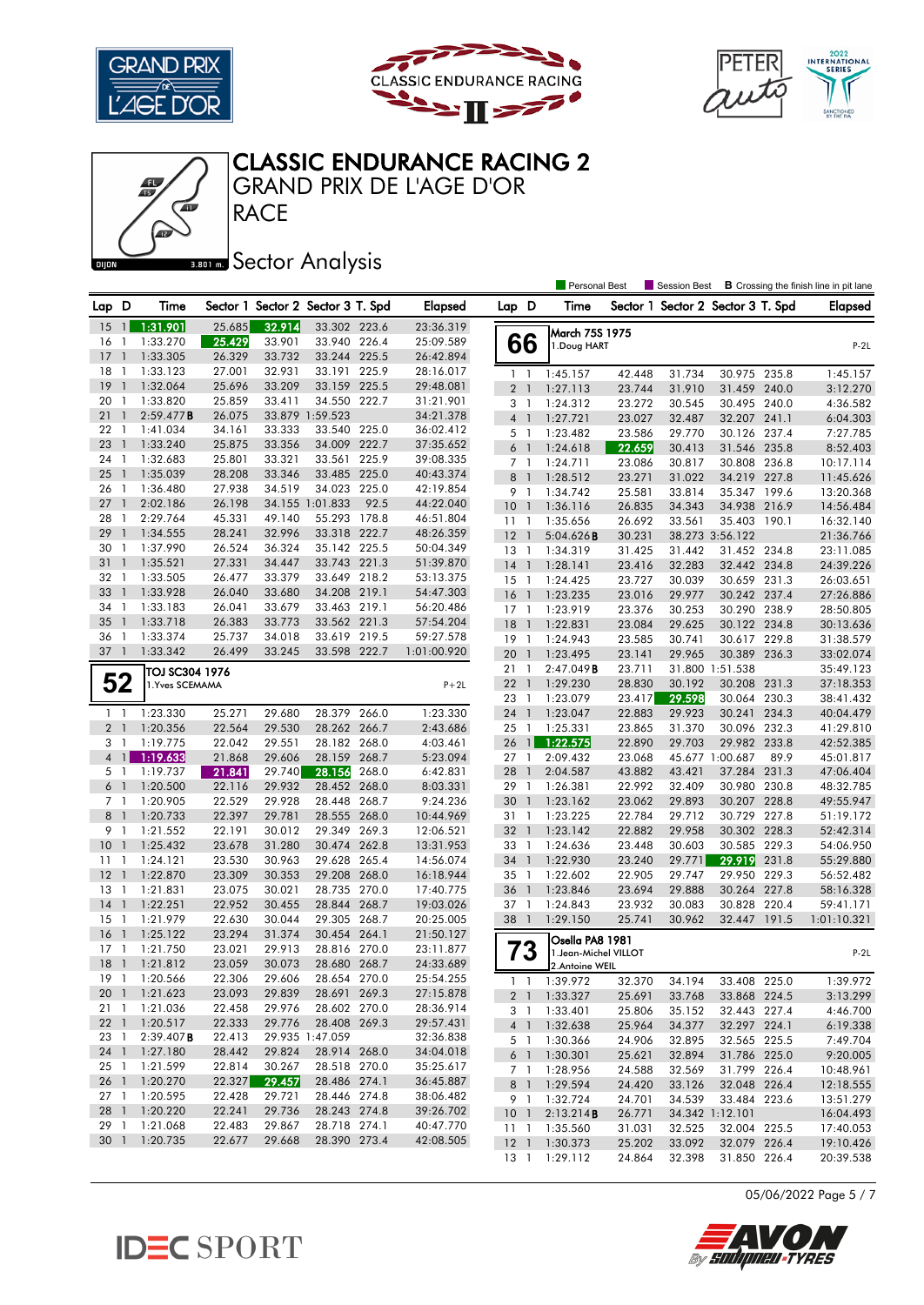







**RACE** GRAND PRIX DE L'AGE D'OR

### **BRONES** Sector Analysis

|                       |                 |                                |        |                                   |                              |       |                 |                 |                | Personal Best      |                       | <b>Session Best</b>               |                 |       | <b>B</b> Crossing the finish line in pit lane |
|-----------------------|-----------------|--------------------------------|--------|-----------------------------------|------------------------------|-------|-----------------|-----------------|----------------|--------------------|-----------------------|-----------------------------------|-----------------|-------|-----------------------------------------------|
| Lap D                 |                 | Time                           |        | Sector 1 Sector 2 Sector 3 T. Spd |                              |       | Elapsed         | Lap D           |                | Time               |                       | Sector 1 Sector 2 Sector 3 T. Spd |                 |       | <b>Elapsed</b>                                |
| 14                    | $\overline{1}$  | 1:29.279                       | 24.841 | 32.723                            | 31.715 226.9                 |       | 22:08.817       | 25 1            |                | 1:21.538           | 22.564                | 29.806                            | 29.168 244.3    |       | 36:21.474                                     |
| 15                    | -1              | 1:29.512                       | 24.746 | 33.100                            | 31.666 227.8                 |       | 23:38.329       | 26              | $\mathbf{1}$   | 1:21.503           | 22.280                | 29.902                            | 29.321 243.8    |       | 37:42.977                                     |
| 16                    | $\mathbf{1}$    | 1:29.318                       | 24.620 | 32.938                            | 31.760 226.9                 |       | 25:07.647       | 27 1            |                | 1:22.754           | 22.818                | 30.036                            | 29.900 242.7    |       | 39:05.731                                     |
| 17                    | -1              | 1:29.423                       | 24.318 | 32.878                            | 32.227 225.5                 |       | 26:37.070       | 28              | $\overline{1}$ | 1:21.667           | 22.336                | 29.759                            | 29.572 242.2    |       | 40:27.398                                     |
| 18                    | $\mathbf{1}$    | $2:54.403$ B                   | 24.665 |                                   | 32.432 1:57.306              |       | 29:31.473       | 29 1            |                | 1:21.299           | 22.475                | 29.499                            | 29.325 242.2    |       | 41:48.697                                     |
| 19                    | $\overline{2}$  | 1:36.592                       | 32.290 | 32.317                            | 31.985 224.1                 |       | 31:08.065       | 30              | $\overline{1}$ | 1:21.207           | 22.387                | 29.694                            | 29.126 243.8    |       | 43:09.904                                     |
| 20                    | $\overline{2}$  | 1:28.581                       | 24.324 | 32.181                            | 32.076 225.9                 |       | 32:36.646       | 31 1            |                | 1:55.456           | 26.427                | 37.546                            | 51.483 107.7    |       | 45:05.360                                     |
| 21                    | $\overline{2}$  | 1:28.364                       | 24.539 | 31.967                            | 31.858 227.4                 |       | 34:05.010       | 32 <sub>1</sub> |                | 2:01.532           | 42.788                | 44.614                            | 34.130 246.0    |       | 47:06.892                                     |
| 22                    | $\overline{2}$  | 1:27.787                       | 24.395 | 31.860                            | 31.532 227.8                 |       | 35:32.797       | 33 1            |                | 1:23.336           | 22.996                | 30.930                            | 29.410 249.4    |       | 48:30.228                                     |
| 23                    | $\overline{2}$  | 1:27.803                       | 24.126 | 32.116                            | 31.561 228.8                 |       | 37:00.600       | 34 1            |                | 1:22.566           | 23.194                | 30.429                            | 28.943          | 243.2 | 49:52.794                                     |
| 24                    | $\overline{2}$  | 1:27.441                       | 24.114 | 31.861                            | 31.466 228.8                 |       | 38:28.041       | 35 1            |                | 1:20.764           | 22.223                | 29.491                            | 29.050 244.9    |       | 51:13.558                                     |
| 25                    | $\overline{2}$  | 1:27.015                       | 23.866 | 31.615                            | 31.534 228.3                 |       | 39:55.056       | 36 1            |                | 1:22.198           | 22.372                | 30.447                            | 29.379 244.9    |       | 52:35.756                                     |
|                       | $\overline{2}$  | 1:27.113                       |        |                                   |                              |       |                 |                 |                | 1:22.014           |                       | 30.068                            | 29.207 242.7    |       |                                               |
| 26<br>27 <sub>2</sub> |                 |                                | 23.928 | 31.522                            | 31.663 227.4<br>32.089 227.8 |       | 41:22.169       | 37 1<br>38      | $\mathbf{1}$   |                    | 22.739                |                                   |                 |       | 53:57.770                                     |
| 28                    | $\overline{2}$  | 1:27.773                       | 23.837 | 31.847                            | 56.659                       | 95.7  | 42:49.942       |                 |                | 1:21.434           | 22.392                | 29.934                            | 29.108 243.2    |       | 55:19.204                                     |
|                       |                 | 2:05.360                       | 24.755 | 43.946                            |                              |       | 44:55.302       | 39 1            |                | 1:20.703           | 22.264                | 29.227                            | 29.212 243.8    |       | 56:39.907                                     |
| 29                    | $\overline{2}$  | 2:09.116                       | 44.863 | 43.709                            | 40.544 220.0                 |       | 47:04.418       | 40              | $\mathbf{1}$   | 1:20.470           | 22.091                | 29.130                            | 29.249 247.7    |       | 58:00.377                                     |
| 30                    | $\overline{2}$  | 1:29.720                       | 24.279 | 33.409                            | 32.032 228.8                 |       | 48:34.138       | 41 1            |                | 1:22.360           | 22.332                | 30.403                            | 29.625 246.0    |       | 59:22.737                                     |
| 31                    | $\overline{2}$  | 1:28.076                       | 24.187 | 31.577                            | 32.312 230.3                 |       | 50:02.214       | 42              | $\overline{1}$ | 1:23.665           | 22.238                | 31.312                            | 30.115 244.3    |       | 1:00:46.402                                   |
| 32                    | $\overline{2}$  | 1:27.299                       | 23.936 | 31.825                            | 31.538 228.3                 |       | 51:29.513       |                 |                | BMW M1 Procar 1981 |                       |                                   |                 |       |                                               |
| 33                    | $\overline{2}$  | 1:26.418                       | 23.897 | 31.175                            | 31.346 228.3                 |       | 52:55.931       | 140             |                |                    | 1. Michael KAMMERMANN |                                   |                 |       | GT <sub>2</sub>                               |
| 34                    | $\overline{2}$  | 1:26.679                       | 23.796 | 31.676                            | 31.207 227.4                 |       | 54:22.610       |                 |                |                    |                       |                                   |                 |       |                                               |
| 35                    | $\overline{2}$  | 1:26.808                       | 23.651 | 31.733                            | 31.424 227.8                 |       | 55:49.418       | $1\quad$        |                | 1:31.009           | 29.189                | 31.472                            | 30.348          | 242.7 | 1:31.009                                      |
| 36                    | $\overline{2}$  | 1:26.439                       | 23.732 | 31.566                            | 31.141                       | 230.3 | 57:15.857       | $\overline{2}$  | $\overline{1}$ | 1:26.782           | 24.432                | 31.504                            | 30.846 238.4    |       | 2:57.791                                      |
| 37 2                  |                 | 1:26.555                       | 23.716 | 31.735                            | 31.104                       | 228.8 | 58:42.412       | 3               | -1             | 1:26.671           | 23.367                | 32.280                            | 31.024 238.4    |       | 4:24.462                                      |
| 38                    | $\overline{2}$  | 1:27.086                       | 23.844 | 31.536                            | 31.706                       | 229.8 | 1:00:09.498     | 4 <sup>1</sup>  |                | 1:26.586           | 24.206                | 31.287                            | 31.093 236.8    |       | 5:51.048                                      |
|                       |                 | Ford Capri Zakspeed Turbo 1981 |        |                                   |                              |       |                 | 5 1             |                | 1:28.109           | 24.226                | 32.378                            | 31.505 235.8    |       | 7:19.157                                      |
| 81                    |                 | 1.Emile BREITTMAYER            |        |                                   |                              |       | GT <sub>2</sub> | $6-1$           |                | 1:27.530           | 24.080                | 31.876                            | 31.574 235.8    |       | 8:46.687                                      |
|                       |                 |                                |        |                                   |                              |       |                 | 7 1             |                | 1:27.807           | 24.434                | 31.629                            | 31.744 236.3    |       | 10:14.494                                     |
| $1\quad$              |                 | 1:32.472                       | 29.151 | 31.862                            | 31.459                       | 238.9 | 1:32.472        | 8               | $\overline{1}$ | 1:33.450           | 24.310                | 36.474                            | 32.666 234.8    |       | 11:47.944                                     |
|                       | $2 \mid 1 \mid$ | 1:27.867                       | 24.111 | 30.863                            | 32.893 200.7                 |       | 3:00.339        | 9 1             |                | 1:31.464           | 25.452                | 32.707                            | 33.305 233.8    |       | 13:19.408                                     |
|                       |                 | TOJ SC206 1977                 |        |                                   |                              |       |                 | 10              | $\overline{1}$ | 1:29.661           | 25.241                | 32.206                            | 32.214 235.8    |       | 14:49.069                                     |
| 13                    |                 | 1. Franck MOREL                |        |                                   |                              |       | $P-2L$          | $11-1$          |                | 1:29.813           | 24.868                | 31.812                            | 33.133 233.3    |       | 16:18.882                                     |
|                       |                 |                                |        |                                   |                              |       |                 | $12-1$          |                | 1:28.429           | 25.199                | 31.605                            | 31.625 235.3    |       | 17:47.311                                     |
| $1\quad$              |                 | 1:27.831                       | 27.505 | 30.492                            | 29.834 243.8                 |       | 1:27.831        | 13              | $\overline{1}$ | 1:28.388           | 24.822                | 31.706                            | 31.860 237.9    |       | 19:15.699                                     |
| 2 <sub>1</sub>        |                 | 1:21.545                       | 22.579 | 29.887                            | 29.079 246.6                 |       | 2:49.376        | $14-1$          |                | 1:30.219           | 25.377                | 31.903                            | 32.939 233.3    |       | 20:45.918                                     |
| 3 1                   |                 | 1:21.057                       | 22.178 | 29.723                            | 29.156 247.1                 |       | 4:10.433        | 15              | $\overline{1}$ | 1:29.364           | 24.875                | 32.400                            | 32.089 234.3    |       | 22:15.282                                     |
| $4-1$                 |                 | 1:21.683                       | 22.785 | 29.703                            | 29.195 244.3                 |       | 5:32.116        | 16              | $\overline{1}$ | 1:28.411           | 24.791                | 31.592                            | 32.028 234.8    |       | 23:43.693                                     |
| 5 1                   |                 | 1:21.281                       | 22.267 | 29.858                            | 29.156 244.3                 |       | 6:53.397        | $17-1$          |                | 1:31.269           | 24.775                | 33.635                            | 32.859 235.8    |       | 25:14.962                                     |
| 6 <sup>1</sup>        |                 | 1:21.851                       | 22.902 | 29.895                            | 29.054 246.6                 |       | 8:15.248        | 18              | $\overline{1}$ | 1:28.400           | 24.649                | 31.709                            | 32.042 239.5    |       | 26:43.362                                     |
| 7 1                   |                 | 1:23.940                       | 24.047 | 30.727                            | 29.166 246.0                 |       | 9:39.188        | 19 1            |                | 1:28.976           | 24.974                | 32.114                            | 31.888 236.3    |       | 28:12.338                                     |
| 8                     | $\overline{1}$  | 1:22.534                       | 23.054 | 29.959                            | 29.521                       | 244.3 | 11:01.722       | 20              | $\overline{1}$ | 1:28.294           | 24.659                | 31.460                            | 32.175 232.3    |       | 29:40.632                                     |
| 9 1                   |                 | 1:24.651                       | 22.729 | 30.667                            | 31.255 241.6                 |       | 12:26.373       | 21              | - 1            | 2:51.397B          | 24.950                |                                   | 32.045 1:54.402 |       | 32:32.029                                     |
| 10                    | $\mathbf{1}$    | 1:29.560                       | 24.101 | 32.996                            | 32.463 238.4                 |       | 13:55.933       | 22              | $\overline{1}$ | 1:35.506           | 31.204                | 32.737                            | 31.565 236.8    |       | 34:07.535                                     |
| 11                    | $\overline{1}$  | 1:25.275                       | 23.502 | 31.526                            | 30.247 241.6                 |       | 15:21.208       | 23 1            |                | 1:31.225           | 24.333                | 34.329                            | 32.563 232.3    |       | 35:38.760                                     |
|                       |                 | 12 1 1:24.853                  | 23.580 | 31.525                            | 29.748 243.8                 |       | 16:46.061       |                 |                | 24 1 1:28.112      | 24.964                | 31.595                            | 31.553 236.8    |       | 37:06.872                                     |
|                       |                 | 13 1 1:25.372                  | 23.389 | 31.494                            | 30.489 242.7                 |       | 18:11.433       |                 |                | 25 1 1:27.722      | 24.417                | 31.548                            | 31.757 234.8    |       | 38:34.594                                     |
| 14 <sub>1</sub>       |                 | 1:23.234                       | 22.938 | 30.167                            | 30.129 243.8                 |       | 19:34.667       | 26 1            |                | 1:27.560           | 24.318                | 31.536                            | 31.706 235.8    |       | 40:02.154                                     |
| $15-1$                |                 | 1:25.733                       | 22.773 | 31.154                            | 31.806 241.6                 |       | 21:00.400       | 27 1            |                | 1:29.788           | 24.547                | 33.473                            | 31.768 236.8    |       | 41:31.942                                     |
|                       |                 | 16 1 1:26.556                  | 23.878 | 32.164                            | 30.514 240.5                 |       | 22:26.956       |                 |                | 28 1 1:27.808      | 24.383                | 31.603                            | 31.822 235.3    |       | 42:59.750                                     |
|                       |                 | 17 1 1:22.040                  | 22.675 | 29.912                            | 29.453 244.3                 |       | 23:48.996       | 29 1            |                | 2:03.091           | 33.943                | 38.027                            | 51.121 104.1    |       | 45:02.841                                     |
|                       |                 | 18 1 1:22.822                  | 22.295 | 30.707                            | 29.820 246.0                 |       | 25:11.818       | 30 1            |                | 2:04.958           | 43.543                | 43.841                            | 37.574 234.8    |       | 47:07.799                                     |
|                       |                 | 19 1 1:23.101                  | 23.652 | 29.631                            | 29.818 242.7                 |       | 26:34.919       | 31 1            |                | 1:28.621           | 24.521                | 32.576                            | 31.524 240.5    |       | 48:36.420                                     |
|                       |                 | 20 1 1:21.406                  | 22.316 | 29.740                            | 29.350 244.3                 |       | 27:56.325       |                 |                | 32 1 1:28.657      | 24.951                | 32.228                            | 31.478 241.6    |       | 50:05.077                                     |
| 21 1                  |                 | 2:48.790B                      | 22.435 |                                   | 30.309 1:56.046              |       | 30:45.115       | 33 1            |                | 1:28.110           | 24.886                | 31.451                            | 31.773 236.8    |       | 51:33.187                                     |
|                       |                 | 22 1 1:27.239                  | 28.211 | 29.780                            | 29.248 242.2                 |       | 32:12.354       |                 |                | 34 1 1:28.512      | 24.437                | 31.680                            | 32.395 240.0    |       | 53:01.699                                     |
| 23 1                  |                 | 1:23.550                       | 22.672 | 30.529                            | 30.349 243.2                 |       | 33:35.904       |                 |                | 35 1 1:28.084      | 24.353                | 31.844                            | 31.887 235.8    |       | 54:29.783                                     |
|                       |                 | 24 1 1:24.032                  | 23.878 | 30.869                            | 29.285 248.8                 |       | 34:59.936       |                 |                | 36 1 1:27.734      | 24.456                | 31.611                            | 31.667 236.3    |       | 55:57.517                                     |
|                       |                 |                                |        |                                   |                              |       |                 |                 |                | 37 1 1:28.829      | 24.966                | 31.885                            | 31.978 235.8    |       | 57:26.346                                     |

05/06/2022 Page 6 / 7